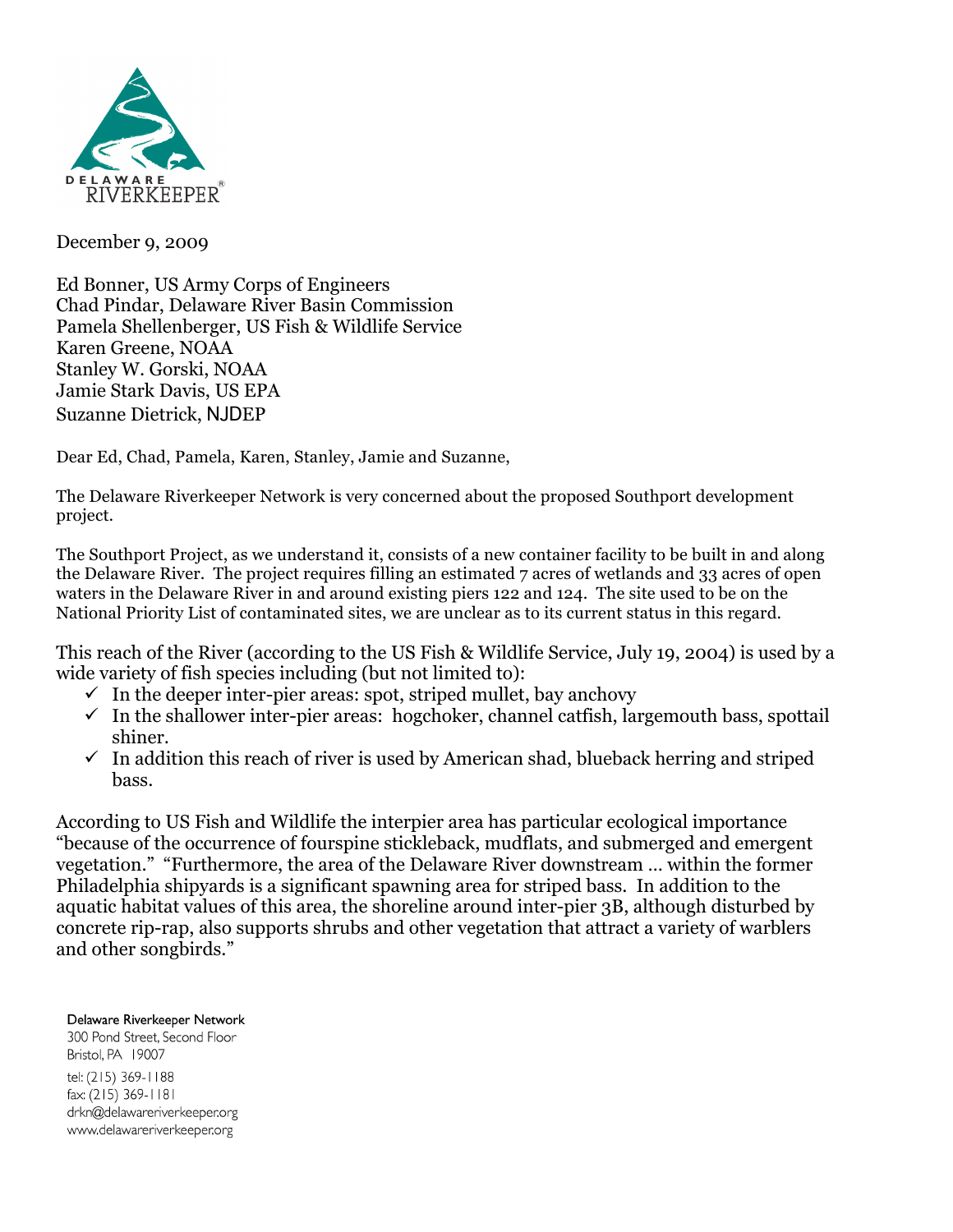"…the Fish and Wildlife Service is concerned about the future development of these two sites." [SouthPort and Piers 78-80-82] According to the Service Inter-pier areas 3A and 3B "should be left undisturbed, and every effort should be made to avoid or minimize adverse impacts to all of the other interpier areas."

The PA Fish and Boat Commission has described the resident and anadromous fisheries located in this part of the River as "of considerable value both ecologically and recreationally." (PA Fish and Boat Commission to the PRPA, Letter 6/1/04)

According to a 2004 Normandeau Associates report done for the project (Aquatic and Benthic Resources Study for Assessment and Improvements to Berthing Area South Port Project No. 03-149.S prepared by Normandeau Associates March 2004) aquatic vegetation found in the proposed project area "is important for its function as a substrate for macroinvertebrates and as cover for small fish as well as a source of dissolved oxygen for the water. Vegetated intertidal and shallow subtidal habitat is not common along the Delaware River Philadelphia waterfront and should be considered ecologically important along this shoreline."

The Normandeau study notes the presence of water celery in the subtidal Interpier Area 3B portion of the Southport project. In other contexts, NJDEP has articulated the importance of rebounding wild celery species in the estuary and the importance of protecting this protected species. (*NJDEP Briefing, Delaware River Main Channel Deepening Project, Supplemental Environmental Impact Statement (SEIS) Information, January 2007*.) To the extent we are talking about the same species of emergent vegetation, it seems clearly important that there be careful consideration of the impacts of Southport on this species.

The site used to be on the National Priority List of contaminated sites, we are unclear as to its current status in this regard.

According to a July 7, 2005 Feasibility Assessment regarding spoils to be used to support this development, the project is being postured as a method for disposing of spoils from the Army Corps' Delaware deepening proposal. The issue of spoils disposal and costs of disposal have been a major stumbling block for the deepening project to date. Thus, allowing the Army Corps unfettered oversight of the Clean Water Act reviews and permitting for the project is of grave public concern.

Studies regarding Atlantic Sturgeon are demonstrating the precariousness of this species in the Delaware Estuary and documenting the importance of protecting the freshwater reaches of the river as necessary for Atlantic and Shortnose Sturgeon habitat and reproduction. The failure to find Sturgeon, either Atlantic or Shortnose, in the 33 acres planned to be filled by Southport is not surprising considering that there are presumed to be less than 1,000 Shortnose sturgeon throughout the Delaware estuary and less than 100 Atlantic sturgeon. (See Delaware River State of the Basin Report, 2008) It is the value of this reach of the River as habitat for the Sturgeon that should be controlling in terms of the need for careful study and review, not whether any were found present during limited sampling by Normandeau in support of the project.

While the Normandeau information discounts much of the habitat value of the area to be filled in by Southport due to bulkheading and other mandmade harms, as well as the presence of macroinvertebrates tolerant of reduced dissolved oxygen conditions, the destruction that has been inflicted to date by manmade activities is not what should control the review of the value of this reach of the River. There are ongoing efforts at the Delaware River Basin Commission to address low Dissolved Oxygen levels in the Estuary. There are also many strategies for